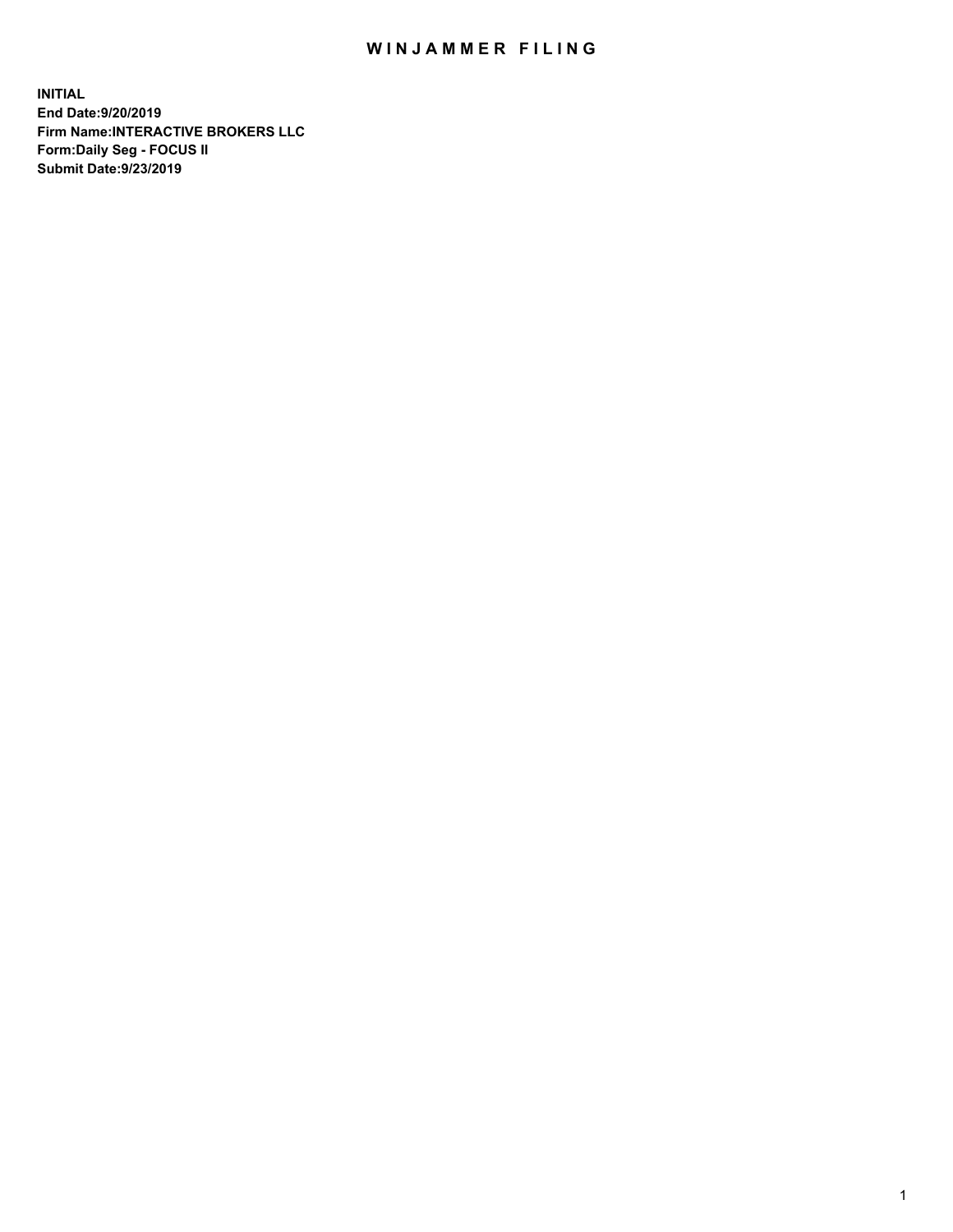**INITIAL End Date:9/20/2019 Firm Name:INTERACTIVE BROKERS LLC Form:Daily Seg - FOCUS II Submit Date:9/23/2019 Daily Segregation - Cover Page**

| Name of Company                                                                                                                                                                                                                                                                                                                | <b>INTERACTIVE BROKERS LLC</b>                                                   |
|--------------------------------------------------------------------------------------------------------------------------------------------------------------------------------------------------------------------------------------------------------------------------------------------------------------------------------|----------------------------------------------------------------------------------|
| <b>Contact Name</b>                                                                                                                                                                                                                                                                                                            | James Menicucci                                                                  |
| <b>Contact Phone Number</b>                                                                                                                                                                                                                                                                                                    | 203-618-8085                                                                     |
| <b>Contact Email Address</b>                                                                                                                                                                                                                                                                                                   | jmenicucci@interactivebrokers.c<br>om                                            |
| FCM's Customer Segregated Funds Residual Interest Target (choose one):<br>a. Minimum dollar amount: ; or<br>b. Minimum percentage of customer segregated funds required:% ; or<br>c. Dollar amount range between: and; or<br>d. Percentage range of customer segregated funds required between:% and%.                         | <u>0</u><br>$\overline{\mathbf{0}}$<br>155,000,000 245,000,000<br>0 <sub>0</sub> |
| FCM's Customer Secured Amount Funds Residual Interest Target (choose one):<br>a. Minimum dollar amount: ; or<br>b. Minimum percentage of customer secured funds required:% ; or<br>c. Dollar amount range between: and; or<br>d. Percentage range of customer secured funds required between:% and%.                           | <u>0</u><br>$\overline{\mathbf{0}}$<br>80,000,000 120,000,000<br>0 <sub>0</sub>  |
| FCM's Cleared Swaps Customer Collateral Residual Interest Target (choose one):<br>a. Minimum dollar amount: ; or<br>b. Minimum percentage of cleared swaps customer collateral required:% ; or<br>c. Dollar amount range between: and; or<br>d. Percentage range of cleared swaps customer collateral required between:% and%. | <u>0</u><br>$\underline{\mathbf{0}}$<br>0 <sub>0</sub><br>0 <sub>0</sub>         |

Attach supporting documents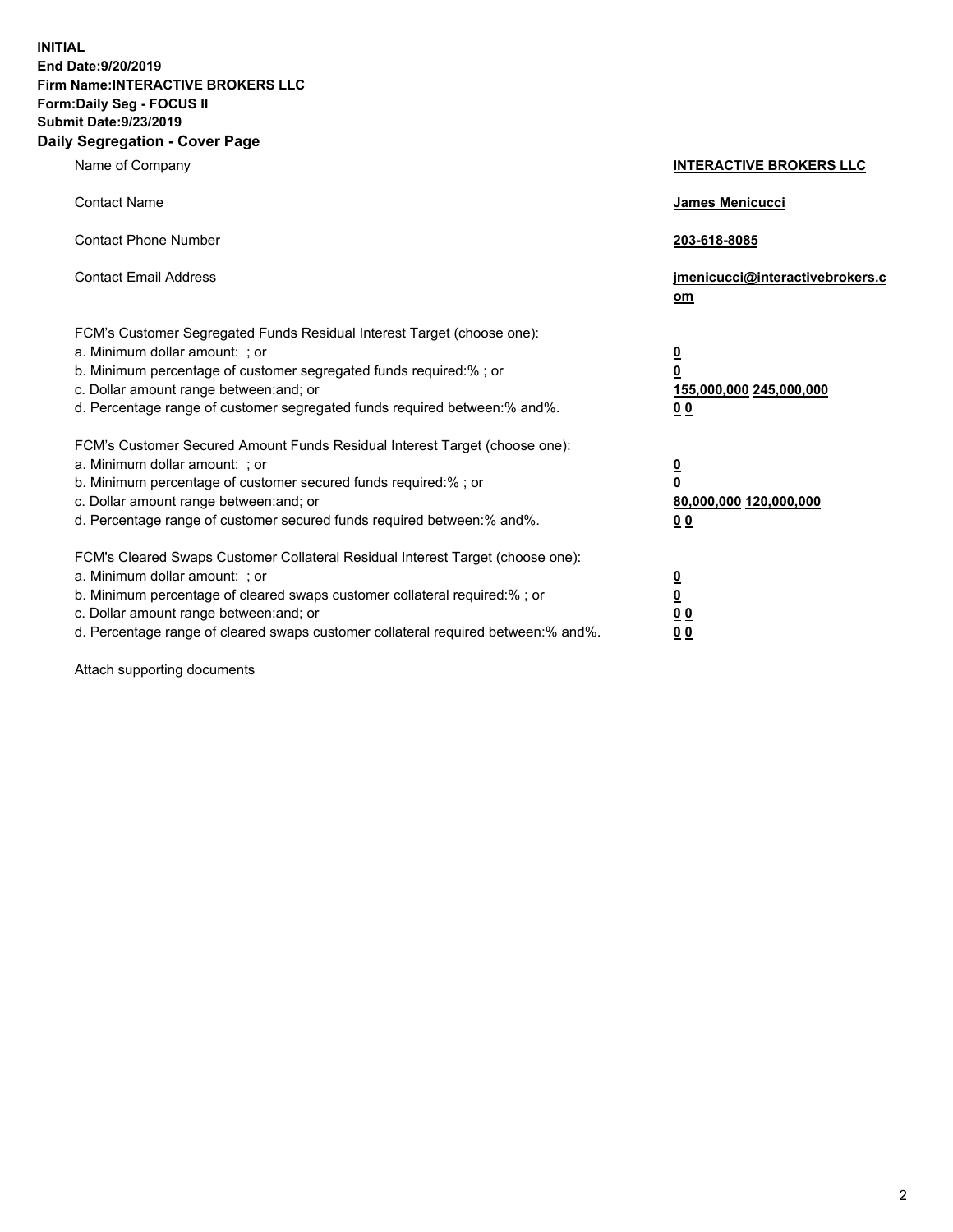## **INITIAL End Date:9/20/2019 Firm Name:INTERACTIVE BROKERS LLC Form:Daily Seg - FOCUS II Submit Date:9/23/2019 Daily Segregation - Secured Amounts**

|                | Daily Ocglegation - Occuled Aniounts                                                        |                                  |
|----------------|---------------------------------------------------------------------------------------------|----------------------------------|
|                | Foreign Futures and Foreign Options Secured Amounts                                         |                                  |
|                | Amount required to be set aside pursuant to law, rule or regulation of a foreign            | $0$ [7305]                       |
|                | government or a rule of a self-regulatory organization authorized thereunder                |                                  |
| $\mathbf{1}$ . | Net ledger balance - Foreign Futures and Foreign Option Trading - All Customers             |                                  |
|                | A. Cash                                                                                     | -149,964,701 [7315]              |
|                | B. Securities (at market)                                                                   | $0$ [7317]                       |
| 2.             | Net unrealized profit (loss) in open futures contracts traded on a foreign board of trade   | 656,618,981 [7325]               |
| 3.             | Exchange traded options                                                                     |                                  |
|                | a. Market value of open option contracts purchased on a foreign board of trade              | 33,560 [7335]                    |
|                | b. Market value of open contracts granted (sold) on a foreign board of trade                | -28,388 [7337]                   |
| 4.             | Net equity (deficit) (add lines 1.2. and 3.)                                                | 506,659,452 [7345]               |
| 5.             | Account liquidating to a deficit and account with a debit balances - gross amount           | 8,309 [7351]                     |
|                | Less: amount offset by customer owned securities                                            | 0 [7352] 8,309 [7354]            |
| 6.             | Amount required to be set aside as the secured amount - Net Liquidating Equity              | 506,667,761 [7355]               |
|                | Method (add lines 4 and 5)                                                                  |                                  |
| 7.             | Greater of amount required to be set aside pursuant to foreign jurisdiction (above) or line | 506,667,761 [7360]               |
|                | 6.                                                                                          |                                  |
|                | FUNDS DEPOSITED IN SEPARATE REGULATION 30.7 ACCOUNTS                                        |                                  |
| 1.             | Cash in banks                                                                               |                                  |
|                | A. Banks located in the United States                                                       | 98,149,582 [7500]                |
|                | B. Other banks qualified under Regulation 30.7                                              | 0 [7520] 98,149,582 [7530]       |
| 2.             | Securities                                                                                  |                                  |
|                | A. In safekeeping with banks located in the United States                                   | 462,576,112 [7540]               |
|                | B. In safekeeping with other banks qualified under Regulation 30.7                          | 0 [7560] 462,576,112 [7570]      |
| 3.             | Equities with registered futures commission merchants                                       |                                  |
|                | A. Cash                                                                                     | $0$ [7580]                       |
|                | <b>B.</b> Securities                                                                        | $0$ [7590]                       |
|                | C. Unrealized gain (loss) on open futures contracts                                         | $0$ [7600]                       |
|                | D. Value of long option contracts                                                           | $0$ [7610]                       |
|                | E. Value of short option contracts                                                          | 0 [7615] 0 [7620]                |
| 4.             | Amounts held by clearing organizations of foreign boards of trade                           |                                  |
|                | A. Cash                                                                                     | $0$ [7640]                       |
|                | <b>B.</b> Securities                                                                        | $0$ [7650]                       |
|                | C. Amount due to (from) clearing organization - daily variation                             | $0$ [7660]                       |
|                | D. Value of long option contracts                                                           | $0$ [7670]                       |
|                | E. Value of short option contracts                                                          | 0 [7675] 0 [7680]                |
| 5.             | Amounts held by members of foreign boards of trade                                          |                                  |
|                | A. Cash                                                                                     | -583,996,093 [7700]              |
|                | <b>B.</b> Securities                                                                        | $0$ [7710]                       |
|                | C. Unrealized gain (loss) on open futures contracts                                         | 650, 525, 917 [7720]             |
|                | D. Value of long option contracts                                                           | 33,560 [7730]                    |
|                | E. Value of short option contracts                                                          | -28,388 [7735] 66,534,996 [7740] |
| 6.             | Amounts with other depositories designated by a foreign board of trade                      | 0 [7760]                         |
| 7.             | Segregated funds on hand                                                                    | $0$ [7765]                       |
| 8.             | Total funds in separate section 30.7 accounts                                               | 627,260,690 [7770]               |
| 9.             | Excess (deficiency) Set Aside for Secured Amount (subtract line 7 Secured Statement         | 120,592,929 [7380]               |
|                | Page 1 from Line 8)                                                                         |                                  |
| 10.            | Management Target Amount for Excess funds in separate section 30.7 accounts                 | 80,000,000 [7780]                |
| 11.            | Excess (deficiency) funds in separate 30.7 accounts over (under) Management Target          | 40,592,929 [7785]                |
|                |                                                                                             |                                  |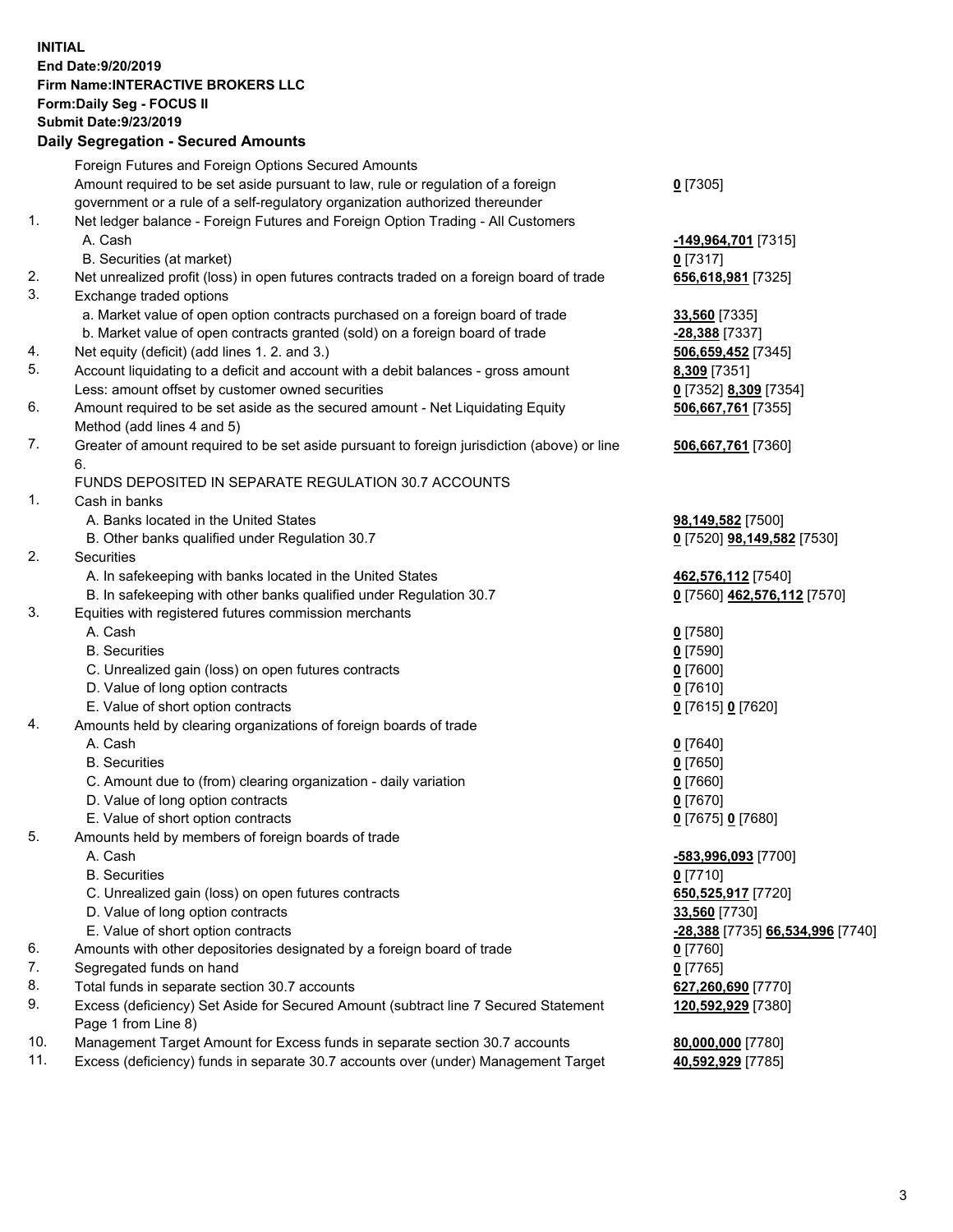**INITIAL End Date:9/20/2019 Firm Name:INTERACTIVE BROKERS LLC Form:Daily Seg - FOCUS II Submit Date:9/23/2019 Daily Segregation - Segregation Statement** SEGREGATION REQUIREMENTS(Section 4d(2) of the CEAct) 1. Net ledger balance A. Cash **4,119,182,457** [7010] B. Securities (at market) **0** [7020] 2. Net unrealized profit (loss) in open futures contracts traded on a contract market **-2,656,478** [7030] 3. Exchange traded options A. Add market value of open option contracts purchased on a contract market **215,537,536** [7032] B. Deduct market value of open option contracts granted (sold) on a contract market **-203,907,515** [7033] 4. Net equity (deficit) (add lines 1, 2 and 3) **4,128,156,000** [7040] 5. Accounts liquidating to a deficit and accounts with debit balances - gross amount **1,207,949** [7045] Less: amount offset by customer securities **0** [7047] **1,207,949** [7050] 6. Amount required to be segregated (add lines 4 and 5) **4,129,363,949** [7060] FUNDS IN SEGREGATED ACCOUNTS 7. Deposited in segregated funds bank accounts A. Cash **996,045,520** [7070] B. Securities representing investments of customers' funds (at market) **1,968,997,575** [7080] C. Securities held for particular customers or option customers in lieu of cash (at market) **0** [7090] 8. Margins on deposit with derivatives clearing organizations of contract markets A. Cash **4,705,818** [7100] B. Securities representing investments of customers' funds (at market) **1,358,783,869** [7110] C. Securities held for particular customers or option customers in lieu of cash (at market) **0** [7120] 9. Net settlement from (to) derivatives clearing organizations of contract markets **3,373,038** [7130] 10. Exchange traded options A. Value of open long option contracts **216,116,469** [7132] B. Value of open short option contracts **-204,533,719** [7133] 11. Net equities with other FCMs A. Net liquidating equity **0** [7140] B. Securities representing investments of customers' funds (at market) **0** [7160] C. Securities held for particular customers or option customers in lieu of cash (at market) **0** [7170] 12. Segregated funds on hand **0** [7150] 13. Total amount in segregation (add lines 7 through 12) **4,343,488,570** [7180] 14. Excess (deficiency) funds in segregation (subtract line 6 from line 13) **214,124,621** [7190] 15. Management Target Amount for Excess funds in segregation **155,000,000** [7194]

16. Excess (deficiency) funds in segregation over (under) Management Target Amount Excess

**59,124,621** [7198]